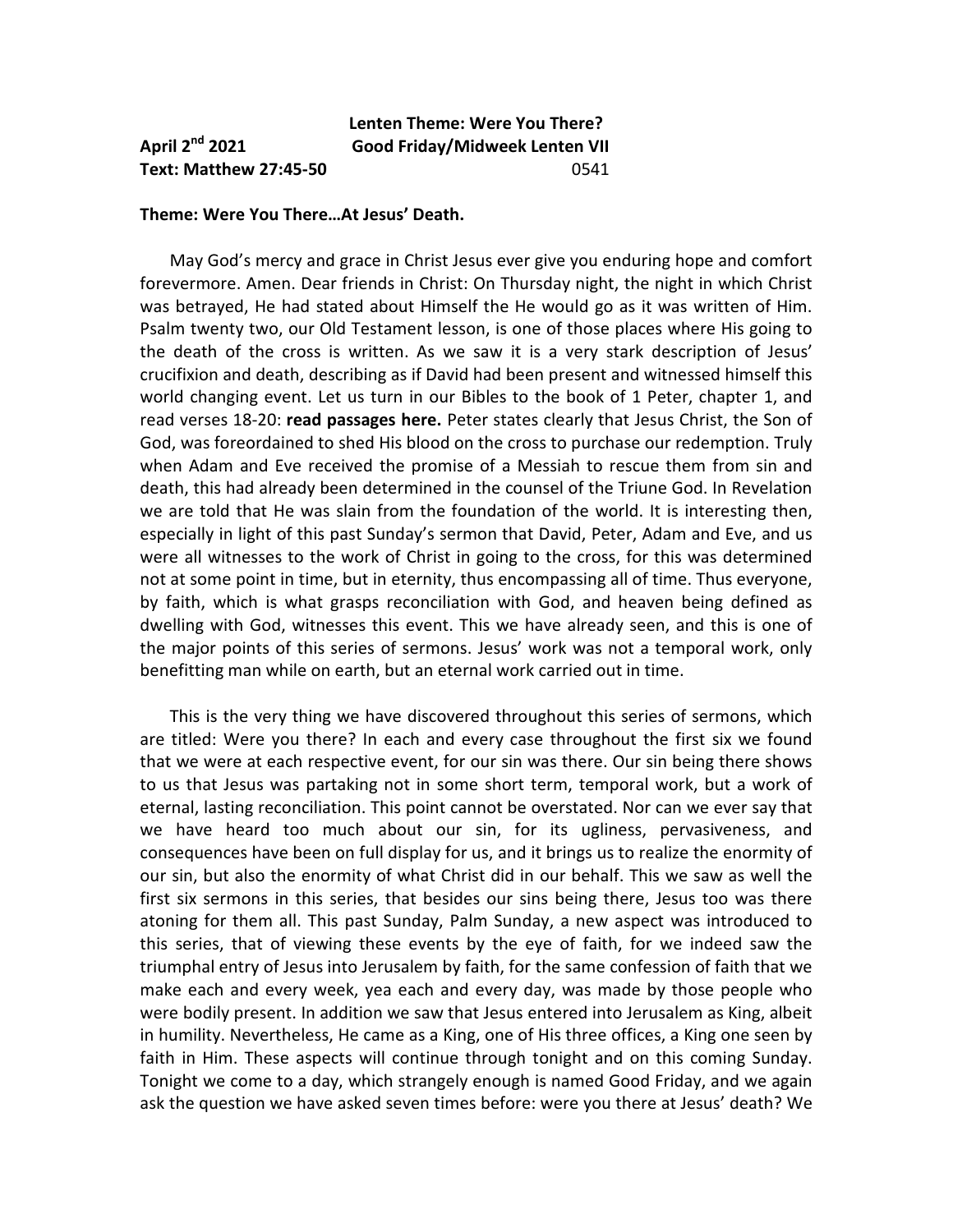will find this evening much of what we have found before, but in addition we will see the eternal aspect of it, and an explanation of how it could be that Jesus performed such a great and mighty work in our stead. Let us then answer the question before according to our text for this evening which is found in the twenty seventh chapter of the Gospel according to Matthew beginning at verse forty five.

*"Now from the sixth hour there was darkness over all the land unto the ninth hour. And about the ninth hour Jesus cried with a loud voice, saying, Eli, Eli, lama sabachthani? that is to say, My God, my God, why hast thou forsaken me? Some of them that stood there, when they heard that, said, This man calleth for Elias. And straightway one of them ran, and took a spunge, and filled it with vinegar, and put it on a reed, and gave him to drink. The rest said, Let be, let us see whether Elias will come to save him. Jesus, when he had cried again with a loud voice, yielded up the ghost."* 

 Let us pray, O most holy and gracious Lord Jesus, we come before Thee in wonder and humility as we consider Thine innocent suffering and death in our behalf. When we see the eternal weight of sin poured out upon Thee in both eternal and temporal death, we cannot but confess unto Thee our unworthiness for so great a work. Yet we sing forth Thy praises and give thanks unto Thee forevermore for condescending to lowly man, and as a Man didst mediate between us and the Father, and for offering Thyself as a sacrifice for all our sins. Remind us of Thy great love toward us, and keep us from casting away from ourselves Thy gracious work through sin and shame. Send unto us Thy Spirit in great measure, that we not forget all Thy benefits, but ever and always have our hearts and minds there fixed, so that we may rejoice and be glad all our days. Grant that all who are gathered here on this Good Friday, remember in joy the shedding of Thy blood for the remission of all our sins, and give us all a strong faith in Thee, that we may be, as Thou hast promised, co-heirs with Thee of all things. Finally we pray that Thou wouldst remember us when Thou comest into Thy kingdom, and do Thou, by Thy grace, say unto us those blessed words: "today shalt thou be with me in paradise. Grant all these things, O Lord and Savior, for Thine own sake. Amen.

 Guided by God's Spirit, let us answer the question: were you there…at Jesus' death, saying first that:

**Yes, our sin was there.** we read verses forty five through fifty of our text: *"Now from the sixth hour there was darkness over all the land unto the ninth hour. And about the ninth hour Jesus cried with a loud voice, saying, Eli, Eli, lama sabachthani? that is to say, My God, my God, why hast thou forsaken me? Some of them that stood there, when they heard that, said, This man calleth for Elias. And straightway one of them ran, and took a spunge, and filled it with vinegar, and put it on a reed, and gave him to drink. The rest said, Let be, let us see whether Elias will come to save him. Jesus, when he had cried again with a loud voice, yielded up the ghost."* In opening our service today we sang: "Many hands were raised to wound Him, none would interpose to save; but the deepest stroke that pierced Him was the stroke that Justice gave." (TLH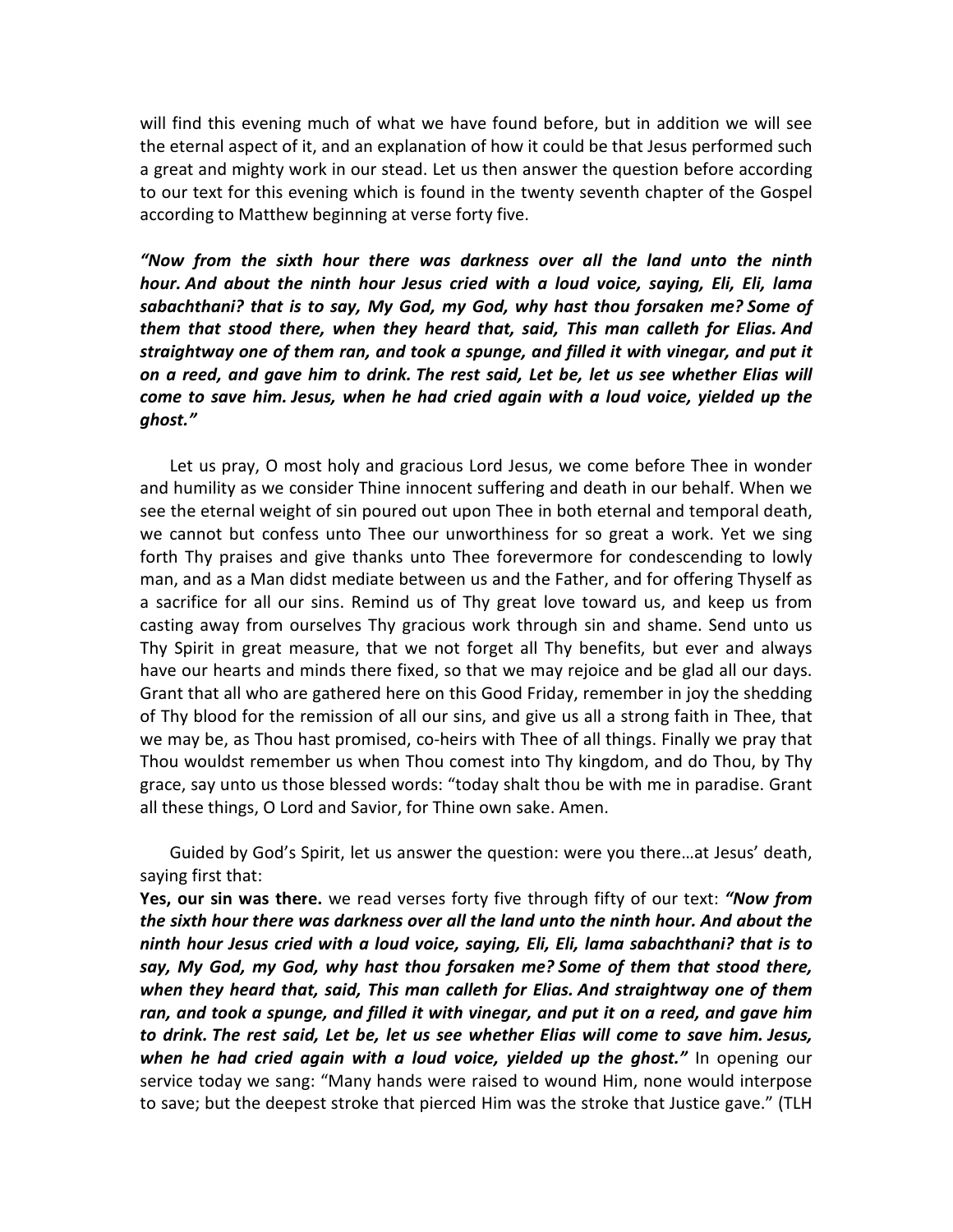153:2b) Of all the wounds which Christ endured the worst was the smiting of Christ in eternal damnation. It is true that Jesus endured much in His body, He was scourged, men struck Him, put a crown of thorns on Him, He was shamed ridiculed and mocked, had nails driven through His hands and feet, but none compared to the moment when He cried out: **"My God, my God, why hast Thou forsaken me?"** In this moment we witness a mystery, something which cannot be understood by the human mind, but something told to us anyway, God the Father turning His back on the God the Son because of the great sin which rested upon His shoulders. Not His own sin, mind you, but our sin. You see in order to even have cursory understanding of this moment, one must go back to the beginning, yes to the garden of Eden. When God gave His Law to Adam and Eve, He declared to them the punishment due if they disobeyed. Let us turn to the book of Genesis, chapter 2, and read verse 17: **read passage here.** This Law, which was comprehended in obedience to God, declared that one sin, one misstep would bring with it death. Now truly death of the body passed upon mankind in that moment, but so too did eternal death. The definition of eternal death is separation from God for eternity. This then was the consequence: eternal death, or hell, damnation. This punishment and consequence did not change. God declared, by His Law, that this was the consequence, and God's justice determines that this punishment must be carried out. Now alongside that determination, as we saw earlier, God determined that the Savior would be sent to save mankind. Now, this Gospel message did not overthrow the Law, but rather the Gospel is the fulfillment of that Law, both as to its demands, and its justice. Blood was demanded, there was no way around it. Thus, the Son of God, the anointed Savior, was sent as true Man and true God to do that very thing. What we see in our text is the carrying out of justice. Thus, we see that in the carrying out of justice was our sin found, and so our presence there at the cross witnessing His death, in fact, putting Him to death in the soul and body. Being divine, He was able to pay for eternity for each person while hanging on the tree. Yet, we need not worry about the timeframe so much as what He did in that moment. He served our sentence, the sentence passed upon all men because of sin. Dear Christians, that was ours to pay, for we have sinned. All the agony, the longing toward God when we are without Him, and torture of being rejected by God almighty were ours to endure if not for this moment before us. We must answer that we were there, for our sins were being punished in Him.

Let us turn in Bibles to the book of Ephesians, chapter 2, and we read verses 12-16: **read passages here.** Whether Jew or Gentile, whether male or female, of whatever race Jesus Christ paid the price due for our sins in this place. He reconciled us with the Father, for once He had appeased the wrath of God by His own damnation, peace was made between God and man. This is the very reason why it is called Good Friday, not because we are happy that Jesus was slain, but that He was slain for me and thereby gives me peace with God. It is truly incredible. May God continue to renew in us the knowledge of this great sacrifice in our behalf. Thus do we answer the question: were you there…at Jesus' death? Saying that yes, our sin was there: